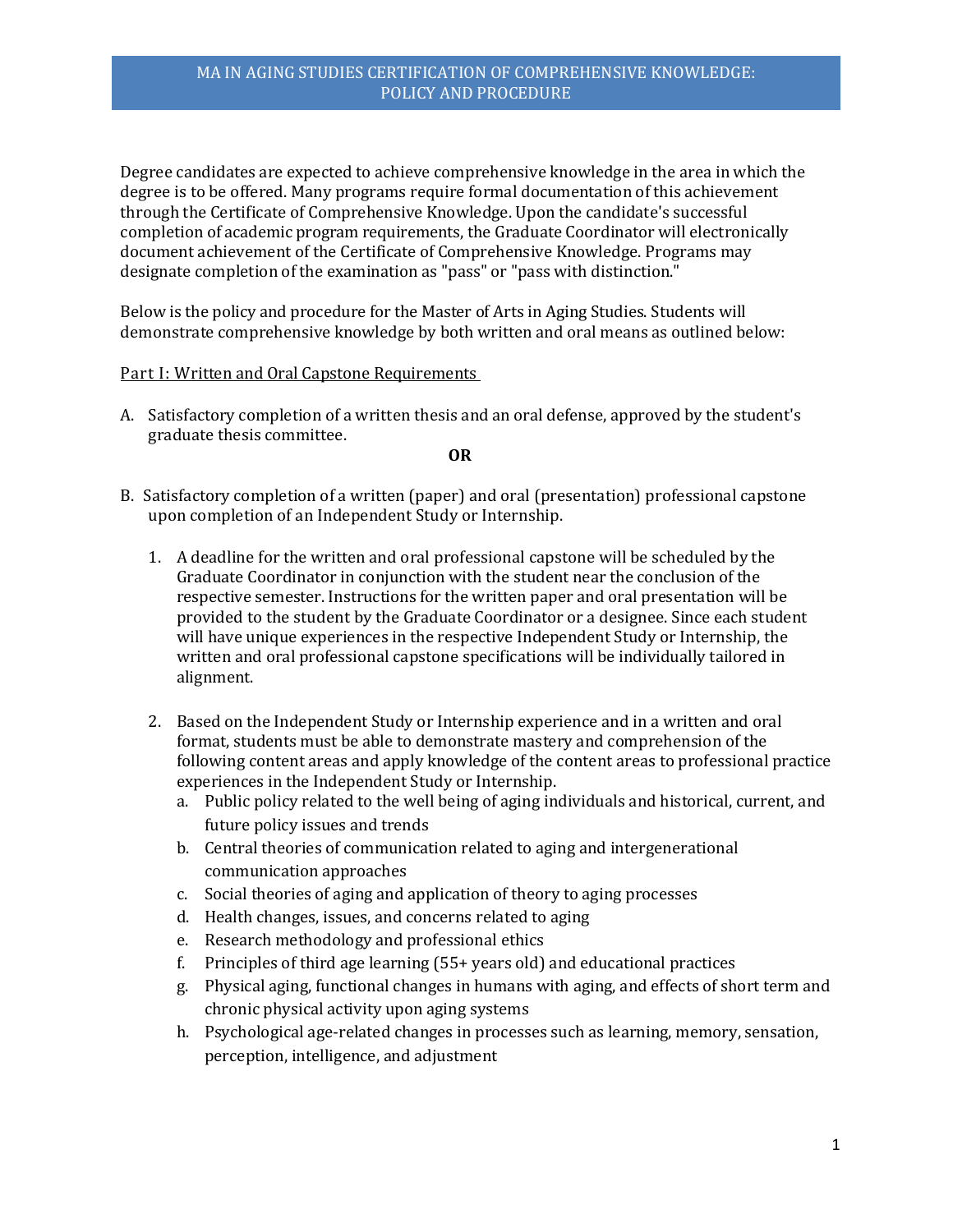- 3. Requirements for eligibility to complete capstone experience of : -GPA must be 3.0 to be eligible to complete the written professional capstone of the Independent Study or Internship and the written and oral components; -unless approved by the Graduate Coordinator or designee, it is expected that students will complete the professional capstone in the semester they expect to graduate; -the student must have completed more than 24 hours of their course work, as determined by their approved study plan; -exceptions require approval of the Graduate Coordinator or designee.
- 4. In additional to details in #2, the written component of the capstone will be evaluated on the following criteria, as published the MA in Aging Studies Written Certification of Comprehensive Knowledge Rubric: Content, Application to Discipline, Language, and Mechanics and Style. A well organized, well written and legible paper is expected. References/authorities in the field should be cited as appropriate. The oral component of the capstone will be evaluated on the following criteria, as published in the MA in Aging Studies Oral Certification of Comprehensive Knowledge Rubric: Content, Application to Discipline, Language, Verbal Delivery, Nonverbal and General Delivery.
- 5. Upon completion of the written component of the capstone, the student will upload the paper to the designated online dropbox as directed by the advisor. Upon completion of the oral component of the capstone, the student will upload an audio/visual recording of the presentation to the designated online dropbox as directed by the advisor.
- 6. The student's graduate advisor will review, evaluate, and render a Pass/Fail decision on the written and oral capstone submissions. If there is a serious deficiency, the advisor will coordinate review, evaluation, and decision input from two additional Aging Studies or Human Services and Community Leadership graduate faculty members. Within 72 hours beginning on the day after students complete the written and oral submissions, students will be notified of the outcome. Arrangements for remediation requirements and/or revising/resubmitting either the written or oral component will be the responsibility of the advisor and, if needed, following consultation with Aging Studies or Human Services and Community Leadership graduate faculty members.
- 7. In the event that there is an impasse of the advisor and graduate faculty members regarding decisions about the student's level of performance on the written or oral component or extenuating circumstances make a committee member unable to participate, the decision may be reached by a majority vote (2 of the 3).
- 8. If a student does not successfully complete the written or oral component, two additional opportunities to meet the requirements will be provided to the student. The requirements that comprise the additional opportunity are determined by the advisor in consultation with Aging Studies or Human Services and Community Leadership graduate faculty members. The advisor will communicate to the student the terms under which the deficits will be met and the documentation that is required. The advisor will provide